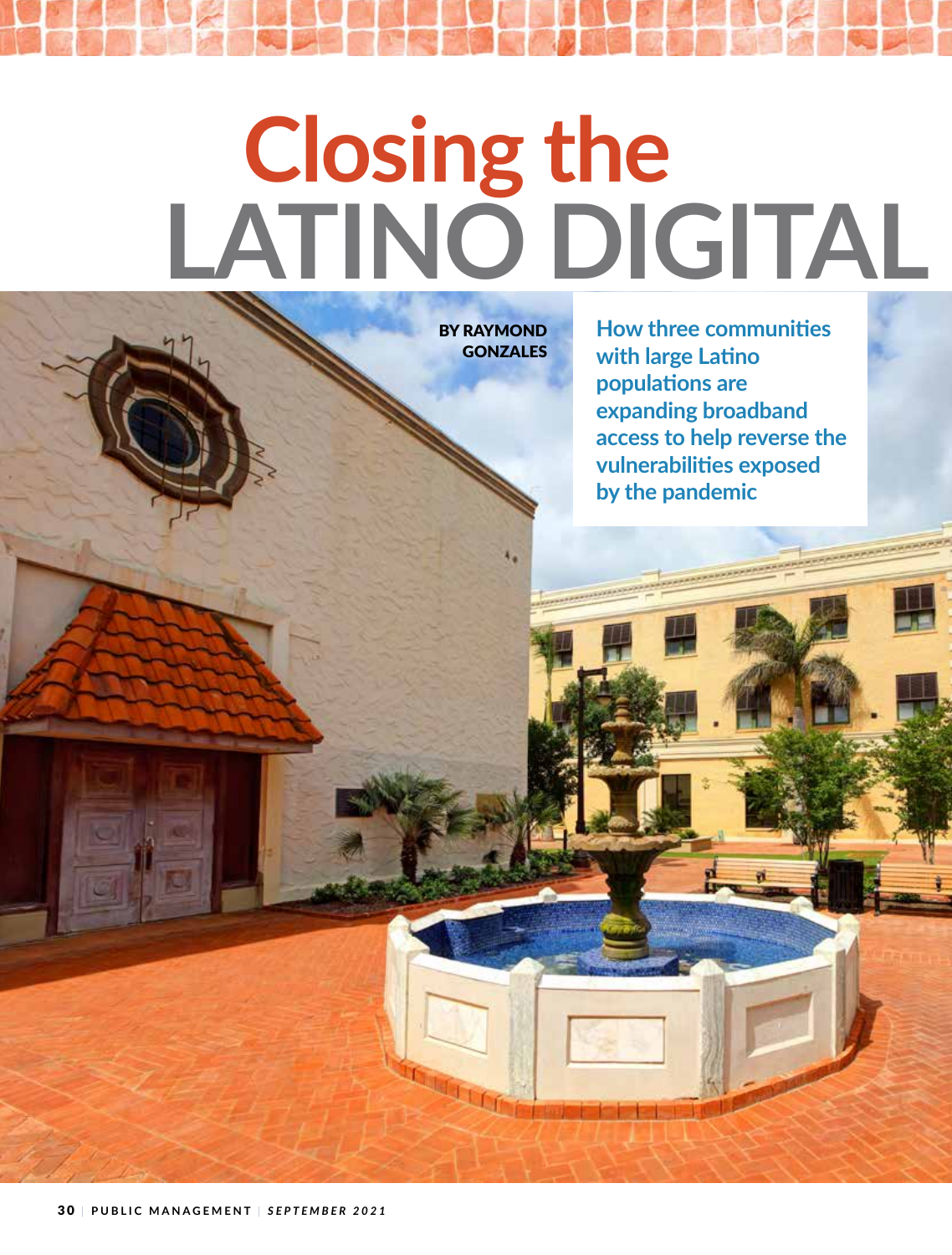# **DIVIDE**



While everyone in the United States has been affected by the COVID-19 pandemic, not everyone has been affected equally. Latino communities suffered from physical, educational, and economic harm from the virus at higher rates than the general population:

- Latinos contracted COVID-19 at twice the rate of white, non-Hispanic Americans (the highest of any racial or ethnic group), were hospitalized at 2.8 times the rate, and died at 2.3 times the rate, according to the Centers for Disease Control and Prevention.<sup>1</sup>
- Latino schoolchildren were the group most likely to attend school remotely during the pandemic and least likely to have live access to a teacher, according to a report from McKinsey & Company.<sup>2</sup> This has led to widening educational gaps for Latinos and other students of color, who may feel the effects for years to come.<sup>3</sup>
- $\bullet$  The economic impacts of COVID-19 were especially devastating to Latinos, with double-digit increases in unemployment, underemployment, business losses, and difficulty making housing payments.

The reasons for the disproportionate economic damage from the pandemic on Latino families are multi-faceted and interrelated, with Latinos more likely to work in industries that were hard hit by the pandemic, such as tourism and hospitality, and more likely to hold jobs that could not be done remotely. Front-line work contributed to greater rates of COVID-19 among Latinos, which made parents reluctant to send their children to school, which exacerbated educational losses.

A common thread, though, ran through the related challenges: a lack of access to technology, and specifically to broadband. While broadband access has been an issue for years, a reliable internet connection became a necessity during the pandemic, helping protect Americans against its worst effects. Telehealth appointments, meetings with teachers, Zoom meetings for work, and other daily activities provided a lifeline for those who could access technology, and a source of additional hardship for those who couldn't.

In a poll conducted early in the pandemic, 37% of Latino households said they lacked broadband internet connectivity or could only connect through their phones, a figure supported by other polls and studies.4 For families with no broadband access, this meant driving to the parking lot of public libraries and restaurants after work to enable their children to do homework, or missing work meetings because they were unable to connect.

For local governments, especially those with large Latino populations, the longstanding problems with connectivity exacerbated by the pandemic led to redoubled efforts to expand broadband access. Brownsville, Texas; Phoenix, Arizona; and Adams County, Colorado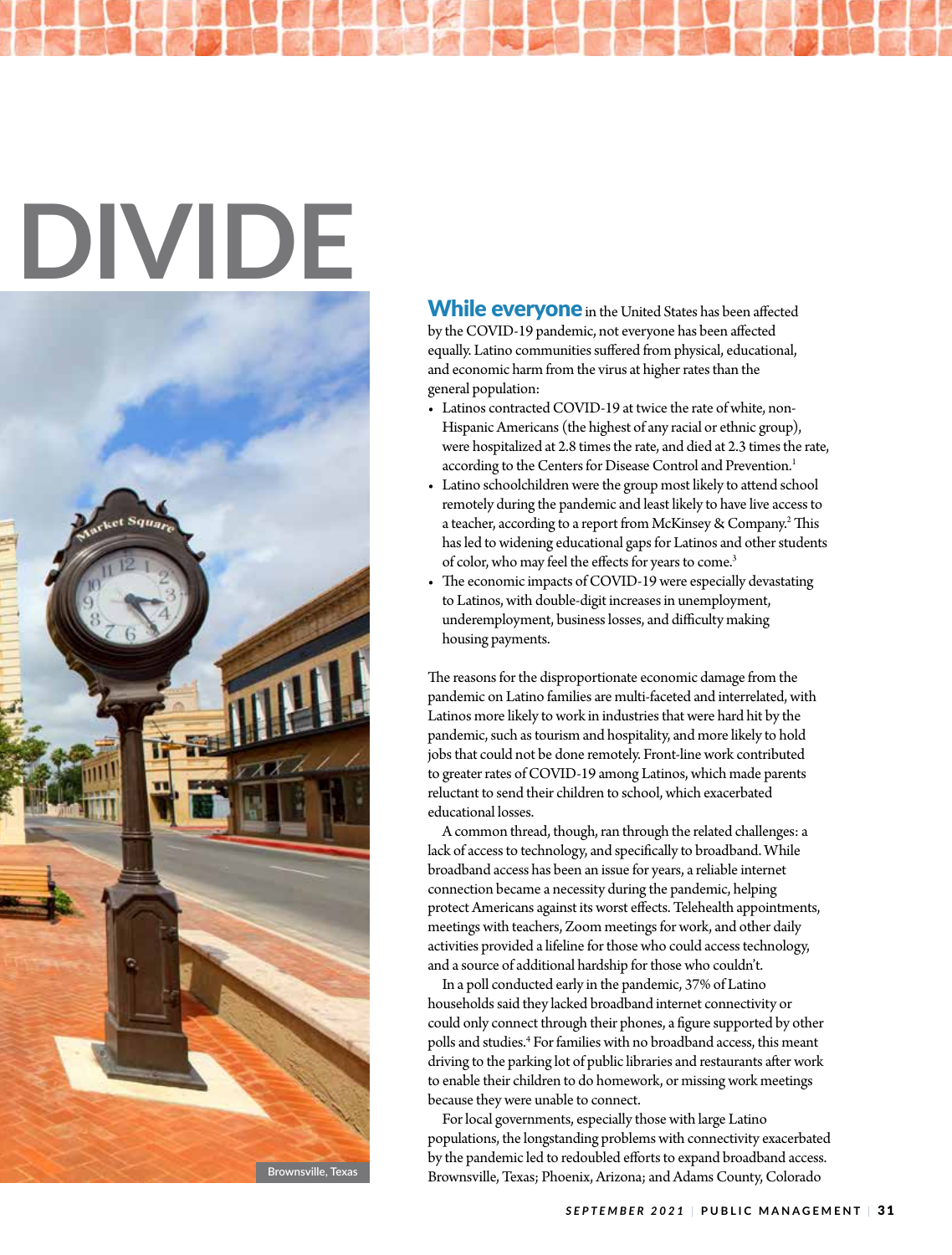

serve as case studies on how cities serving significant Latino populations have pivoted to address the digital divide. All took different approaches to encouraging access to broadband connectivity based on their unique circumstances and challenges.

Their approaches might not be right for every community, and there are many other local governments using innovative approaches to advance digital inclusion. But these case studies do give local government leaders ideas to consider as they seek to close the digital divide and reverse the vulnerabilities exposed by the pandemic.

### Brownsville, Texas

In 2018, the U.S. Census ranked the border town of Brownsville the second least-connected city in the United States, just behind Laredo, Texas, with 30.9% of its households lacking any access to the internet—more than twice the national rate. The city's own research found that more than half of Brownsville residents, and potentially as many as three quarters, lacked access to broadband internet, defined as 25 Mbps upload speed and 10 Mbps download speed. The implications were far-reaching, limiting opportunity for schoolchildren and adults alike while hamstringing the city's efforts to attract new jobs and talent. Around 94% of the city identifies as Hispanic or Latino.

By 2019, with help from the Dallas Federal Reserve, the city had organized a community summit and formed a Digital Inclusion Task Force to find solutions to a problem that was limiting opportunity for residents and the ability to attract businesses and talent.

The problem became a fullblown crisis as the pandemic



spread. Unemployment jumped from 5.8% to 17%, housing and food insecurity spread from 17.8% to over 31%, children had trouble connecting to their remote instruction, and businesses and workers struggled to apply for assistance. "The pandemic galvanized the community and also validated the challenge," says Brownsville City Manager Noel Bernal. "There wasn't any opposition or resistance to our efforts at expanding access before, but there was a lack of understanding as to why it was a problem. The pandemic made it clear."

Seeing an opportunity to address a longstanding problem, the city committed to investing \$20 million in a digital backbone for the city, commonly known as a "middlemile" segment that links a core network to the local network (known as the "last mile"). This fiber route will not only make it easier for residents and businesses to access broadband connectivity, it will also be combined with utilities to

enable digital water meters, digital streetlights, and other smart infrastructure. The city's RFP was issued in June 2021, and they plan for the project to conclude by the end of 2023.

For Brownsville, investing in the middle mile and allowing private partners to manage the final mile of connecting to homes and businesses was the best solution, as last-mile solutions would have cost three times as much. But Bernal says there's no one-size-fits-all when it comes to increasing broadband access.

"You have to understand community dynamics and what system or approach makes the most sense," he says. "Everything has to be customized to your community. The issues are the same, but the approaches are going to be different."

### Phoenix, Arizona

Phoenix Councilwoman Laura Pastor understood the challenge of Phoenix's digital divide from three different perspectives. As a member of

the Phoenix Union High School District Governing Board, she saw how the pandemic upended education for secondary students, especially low-income students of color who lacked access to reliable broadband networks. As community liaison at Phoenix College, overseeing community relations for the designated Hispanic-Serving Institution, she saw how disruptive the pandemic was for post-secondary learners. And as an elected member of Phoenix's City Council, she was a policy maker in a position to do something about it.

"She called me in May 2020 and said, 'We've got to do something about the digital divide,'" recalls Phoenix Community and Economic Development Director Christine Mackay. Never mind that people have been working to close the digital divide since the internet was first created; the charge in Phoenix was to support students' academic needs as soon as they possibly could.

"Students were having to wait until their parents came home from their job, maybe their two or three jobs, and then they had to take them to the public library or the community center or senior center, or McDonalds or Starbucks," Mackay says. "The pandemic really showed us the fragility of access, and by erecting a wireless canopy over the city we solve the problem forever."

While Phoenix officials understood the importance of internet access for job applications, benefits paperwork, and attending city council meetings, their sole focus during this initiative was educational. The project enables students to connect via broadband intranet directly to school from their homes. There's no public access involved, and the connection